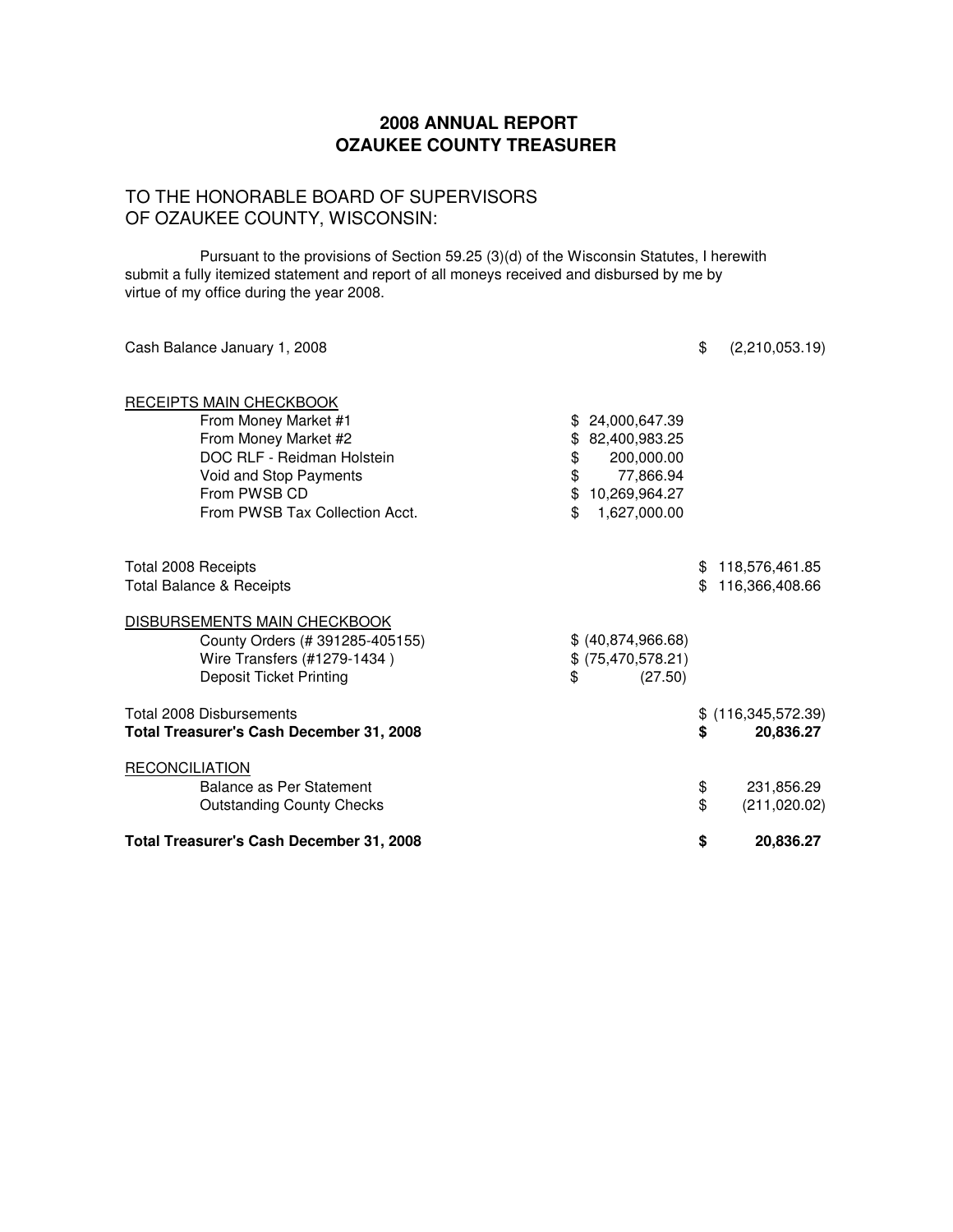| Cash Balance January 1, 2008                                                                                                                                                                                                                                                                                                           |                                                                                                                                                                                                                                             | \$       | 25,106.69                      |
|----------------------------------------------------------------------------------------------------------------------------------------------------------------------------------------------------------------------------------------------------------------------------------------------------------------------------------------|---------------------------------------------------------------------------------------------------------------------------------------------------------------------------------------------------------------------------------------------|----------|--------------------------------|
| <b>MONEY MARKET #1 CHECKBOOK RECEIPTS</b><br><b>Bank Transactions</b><br>NSF Lasata Health ACH<br>Interest<br><b>Bank Transfers</b><br>Settlement<br>County Tax Receipts-E Payments<br><b>Redemption Receipts-E Payments</b><br><b>Bank Transactions Overpayments</b><br>Lasata RCAC<br><b>Bank Service Charge</b><br><b>NSF Check</b> | \$<br>3,252,373.54<br>\$<br>(6,420.43)<br>\$<br>1,490.55<br>45,970,570.00<br>\$<br>20,787,276.52<br>\$<br>603,762.18<br>\$<br>\$<br>132,218.68<br>\$<br>13,941.17<br>\$<br>10,091,727.85<br>\$<br>(10.00)<br>$\mathfrak{P}$<br>(15, 145.48) |          |                                |
| Total 2008 Receipts<br><b>Total Balance &amp; Receipts</b>                                                                                                                                                                                                                                                                             |                                                                                                                                                                                                                                             | \$<br>\$ | 80,831,784.58<br>80,856,891.27 |
| MONEY MARKET #1 CHECKBOOK DISBURSEMENTS<br>Transfers To Money Market #2<br>Transfer to PWSB CD<br>Transfer to Main Checkbook<br>Transfer to Lasata RCAC                                                                                                                                                                                | \$ (41,520,735.38)<br>\$ (5,500,000.00)<br>\$ (24,000,647.39)<br>(9,800,000.00)<br>\$                                                                                                                                                       |          |                                |
| <b>Total 2008 Disbursements</b><br>Total Treasurer's Cash December 31, 2008                                                                                                                                                                                                                                                            |                                                                                                                                                                                                                                             | \$<br>\$ | (80, 821, 382.77)<br>35,508.50 |
| <b>RECONCILIATION</b><br>Balance as Per Statement                                                                                                                                                                                                                                                                                      |                                                                                                                                                                                                                                             | \$       | 35,508.50                      |
| Total Treasurer's Cash December 31, 2008                                                                                                                                                                                                                                                                                               |                                                                                                                                                                                                                                             | \$       | 35,508.50                      |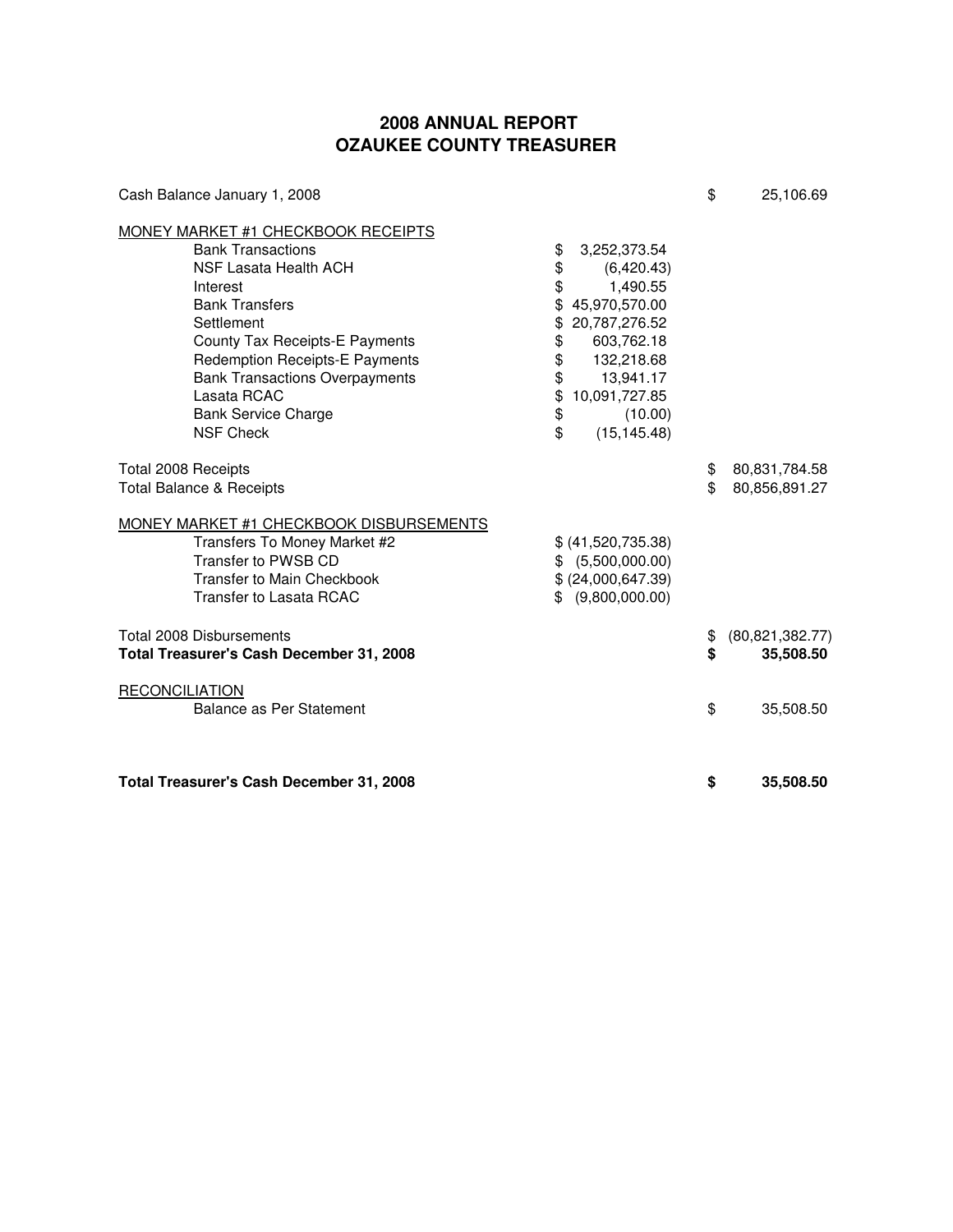| Cash Balance January 1, 2008                                                                                                                                                                                                                                                                                                                     |                                                                                                                                                                                                         | \$       | 5,889,282.45                         |
|--------------------------------------------------------------------------------------------------------------------------------------------------------------------------------------------------------------------------------------------------------------------------------------------------------------------------------------------------|---------------------------------------------------------------------------------------------------------------------------------------------------------------------------------------------------------|----------|--------------------------------------|
| MONEY MARKET #2 CHECKBOOK RECEIPTS                                                                                                                                                                                                                                                                                                               |                                                                                                                                                                                                         |          |                                      |
| <b>Bank Transactions</b><br>\$<br>Over The Counter Receipts<br>Redemptions (15972-16745)<br>\$<br>Interest<br>\$<br>County Tax (92867-98285)<br>From Money Market #1<br>\$<br>From RLF<br>\$<br>\$<br>From ROD/Treas<br>\$<br>From Radio Backbone<br>\$<br>NSF & Bank Adjustments<br>\$<br>PWSB CD<br>\$<br>Settlement<br>\$<br>Tax Overpayments | 83,334.50<br>\$37,215,462.26<br>2,167,452.82<br>172,394.39<br>\$15,394,655.96<br>41,520,735.38<br>308,234.26<br>72,426.23<br>1,046,613.78<br>(121, 233.55)<br>7,019,549.60<br>1,201,758.95<br>62,638.82 |          |                                      |
| Total 2008 Receipts<br><b>Total Balance &amp; Receipts</b>                                                                                                                                                                                                                                                                                       |                                                                                                                                                                                                         | \$<br>\$ | 106,144,023.40<br>112,033,305.85     |
| MONEY MARKET #2 CHECKBOOK DISBURSEMENTS<br><b>Transfers To Main Checkbook</b><br>Transfers To Payroll Checkbook<br><b>Transfers To RLF</b><br>\$<br>\$<br><b>Transfers To Radio Backbone</b><br>\$<br><b>Transfer To PWSB RCAC</b><br>\$<br><b>PWSB CD</b>                                                                                       | \$(82,400,983.25)<br>\$(19,074,276.22)<br>(27,024.12)<br>(205, 377.15)<br>(200,000.00)<br>(4,000,000.00)                                                                                                |          |                                      |
| <b>Total 2008 Disbursements</b><br>Total Treasurer's Cash December 31, 2008                                                                                                                                                                                                                                                                      |                                                                                                                                                                                                         | \$       | $$$ (105,907,660.74)<br>6,125,645.11 |
| <b>RECONCILIATION</b><br>Balance as Per Statement<br>Deposit In Transit                                                                                                                                                                                                                                                                          |                                                                                                                                                                                                         | \$<br>\$ | 6,125,250.11<br>395.00               |
| Total Treasurer's Cash December 31, 2008                                                                                                                                                                                                                                                                                                         |                                                                                                                                                                                                         | \$       | 6,125,645.11                         |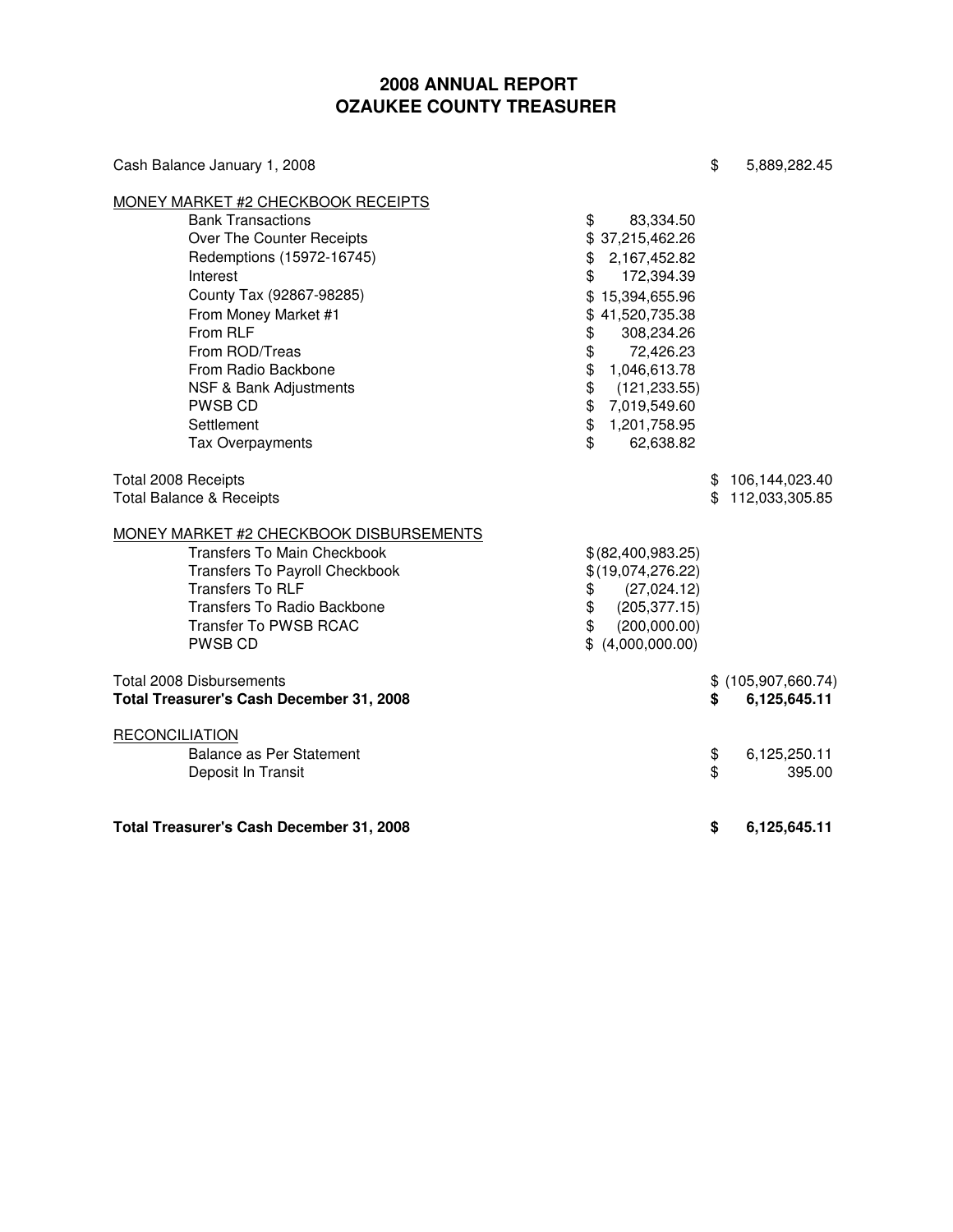| Cash Balance January 1, 2008             |                     | \$<br>49.52           |
|------------------------------------------|---------------------|-----------------------|
| PAYROLL CHECKBOOK RECEIPTS               |                     |                       |
| From Money Market #2                     | \$<br>19,074,276.22 |                       |
| <b>Direct Depost Returned</b>            | \$<br>687.50        |                       |
| <b>Void Checks</b>                       | \$<br>2,405.98      |                       |
| Total 2008 Receipts                      |                     | \$<br>19,077,369.70   |
| <b>Total Balance &amp; Receipts</b>      |                     | \$<br>19,077,419.22   |
| PAYROLL CHECKBOOK DISBURSEMENTS          |                     |                       |
| Salary Orders (435472-436048)            |                     | \$<br>(2,331,146.87)  |
| Salary Direct Deposits (56741-75822)     |                     | \$<br>(16,747,275.82) |
| <b>Total 2008 Disbursements</b>          |                     | \$<br>(19,078,422.69) |
| Total Treasurer's Cash December 31, 2008 |                     | \$<br>(1,003.47)      |
| <b>RECONCILIATION</b>                    |                     |                       |
| <b>Balance as Per Statement</b>          |                     | \$<br>5,407.36        |
| <b>Outstanding Payroll Checks</b>        |                     | \$<br>(6, 410.83)     |
| Total Treasurer's Cash December 31, 2008 | (1,003.47)          |                       |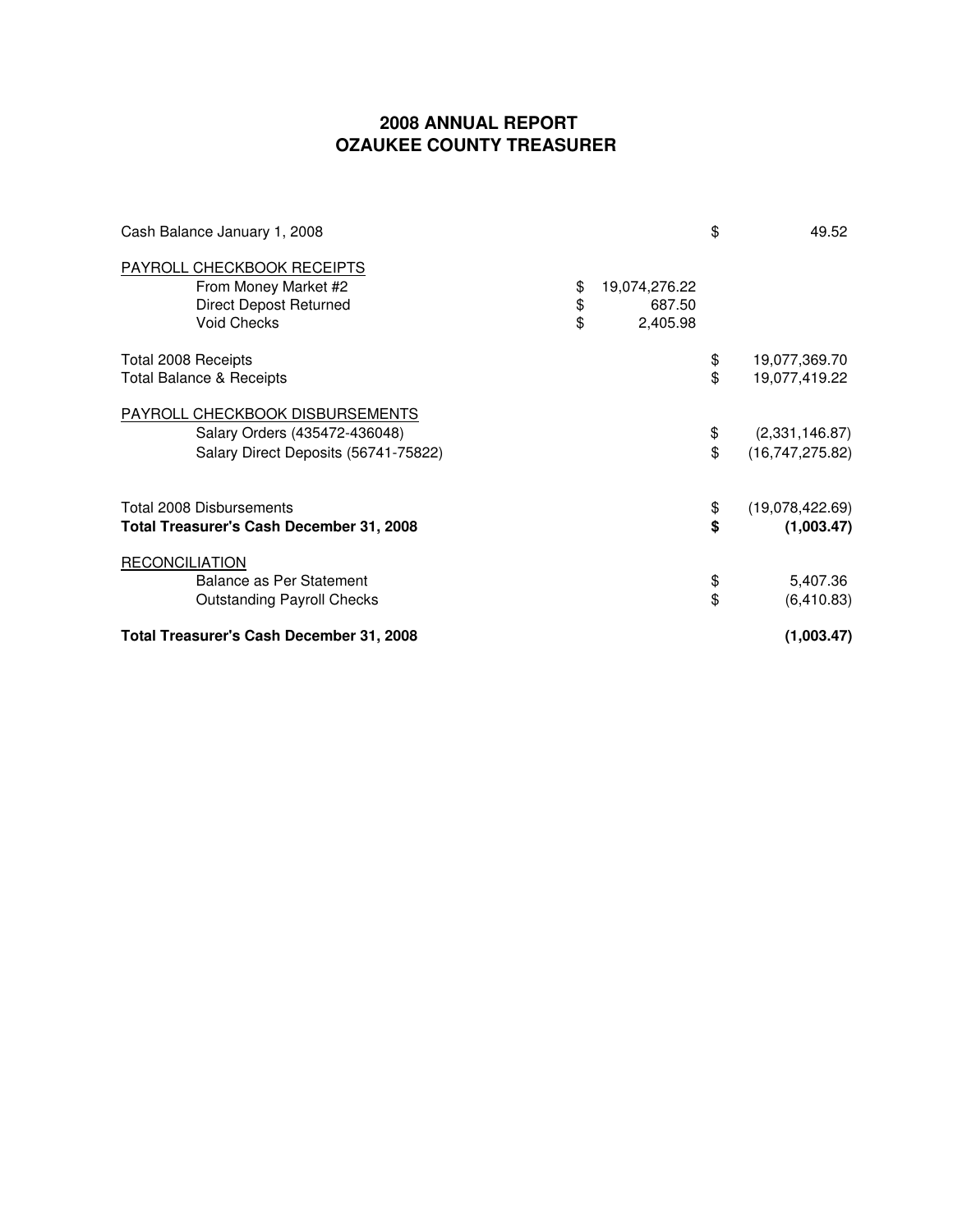| Cash Balance January 1, 2008                                                |                | \$       | 335.52         |
|-----------------------------------------------------------------------------|----------------|----------|----------------|
| UNFUNDED PENSION CHECKBOOK RECEIPTS<br>From Money Market #2<br>Interest     | \$<br>1.33     |          |                |
| Total 2008 Receipts<br><b>Total Balance &amp; Receipts</b>                  |                | \$<br>\$ | 1.33<br>336.85 |
| UNFUNDED PENSION CHECKBOOK DISBURSEMENTS<br>Transfer To MM2                 | \$<br>(336.85) |          |                |
| Total 2008 Disbursements<br><b>Total Treasurer's Cash December 31, 2008</b> |                | \$<br>\$ | (336.85)       |
| <b>RECONCILIATION</b><br>Balance as Per Statement                           |                | \$       |                |
| <b>Total Treasurer's Cash December 31, 2008</b>                             |                | \$       |                |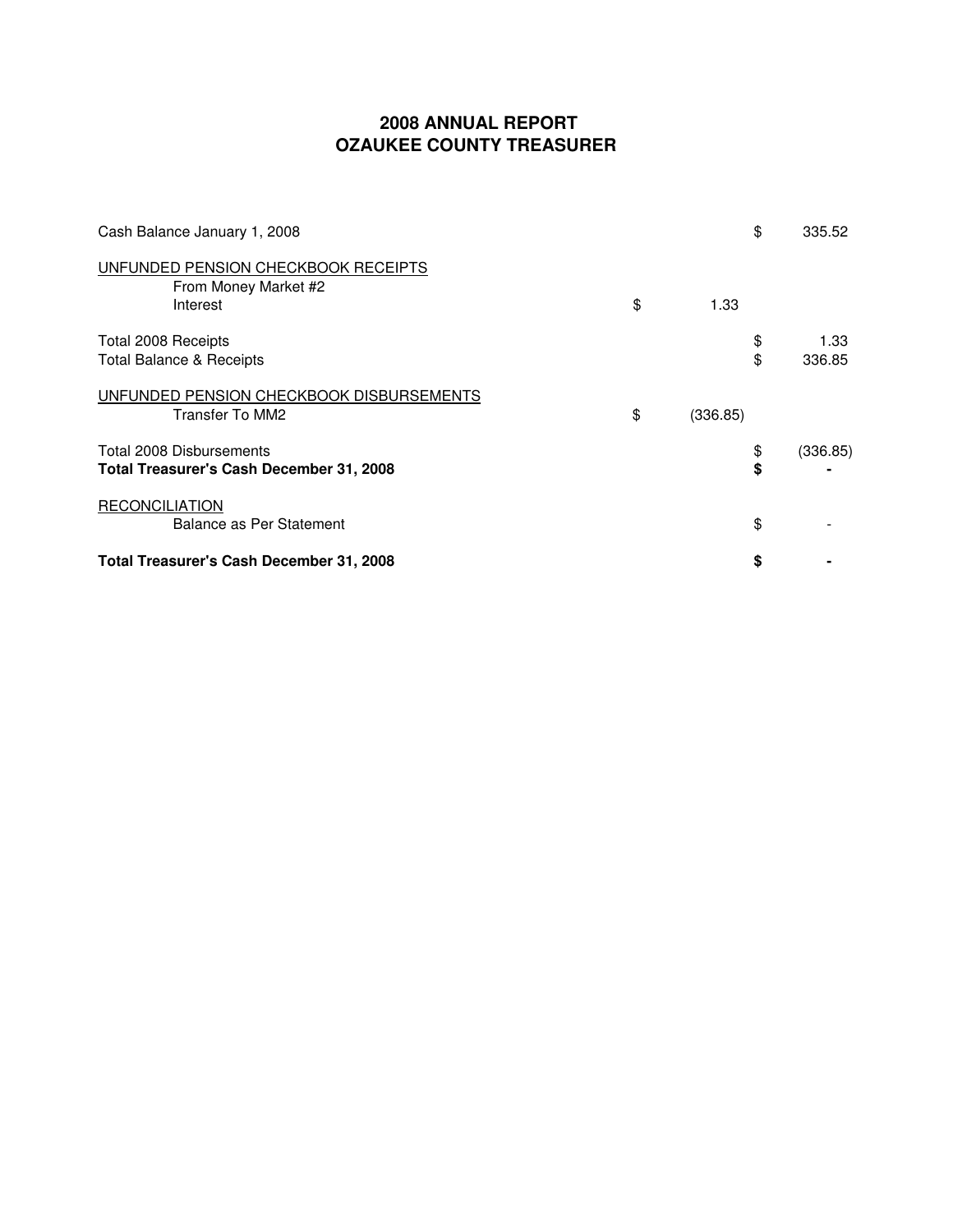| <b>INVESTMENT BALANCES 12/31/08</b>     |                    |              |
|-----------------------------------------|--------------------|--------------|
| Harris Bank Money Market (TC)           | \$                 | 12,751.62    |
| <b>AIM General Funds</b>                |                    | 18,298.71    |
| <b>DANA</b>                             | \$\$               | 3,764,230.83 |
| PWSB Treas (PC)                         |                    | 500.00       |
| PWSB Money Market (TC)                  | \$                 | 2,115.74     |
| PWSB Money Market (RLF)                 | \$                 | 374,869.35   |
| PWSB Money Market (ROD)                 | $\hat{\mathbb{S}}$ | 951.86       |
| PWSB Money Market (Radio Backbone)      | \$                 | 434,866.51   |
| PWSB CD (CO)                            |                    | 2,500,000.00 |
| PWSB Money Market (LASATA-RCAC)         |                    | 1,001,698.31 |
| PWSB (3) CDS (LASATA-RCAC)              |                    | 9,000,000.00 |
| <b>LGIP General Funds</b>               |                    | 652,363.15   |
| <b>LGIP Health Care Trust</b>           |                    | 186,487.13   |
| <b>LGIP Veteran's Memorial Trust</b>    | \$\$\$\$\$\$\$     | 26,306.16    |
| <b>Bank Mutual MM</b>                   | \$                 | 51,018.23    |
| <b>SALES TAX REVENUE</b>                |                    |              |
| Sales Tax General Fund (with accruals)  | \$                 | 6,281,891.16 |
| <b>INTEREST EARNED ON INVESTMENTS</b>   |                    |              |
| Interest Investments                    | \$                 | 701,000.55   |
| Interest Revolving Loan Fund            |                    | 7,751.56     |
| <b>Interest Health Care Trust</b>       |                    | 4,517.53     |
| <b>Interest Veterans Memorial Trust</b> | \$\$\$\$\$         | 637.24       |
| Interest Radio Backbone                 |                    | 25,322.02    |
| Interest Lasata RCAC                    |                    | 19,036.31    |
| TOTAL INTEREST EARNED ON INVESTMENTS    | $\ddot{s}$         | 758,265.21   |
| <b>OTHER REVENUE</b>                    |                    |              |
| Interest on Delinquent Taxes            | \$                 | 309,528.34   |
| Penalty on Delinquent Taxes             |                    | 160,472.88   |
| Use Value Penalty Tax                   |                    | 78,837.18    |
| Penalty in Lieu of Taxes                | \$\$\$\$           | 2,225.58     |
| Managed Forest Land Tax                 |                    | 1,259.28     |
| <b>Treasurer Fees</b>                   | \$                 | 2,953.27     |
| <b>TOTAL OTHER REVENUE</b>              | \$                 | 555,276.53   |

STATE OF WISCONSIN )

 $\hspace{0.5cm}$ COUNTY OF OZAUKEE )

I Karen L. Makoutz, Treasurer of Ozaukee County, do hereby certify that I have compared the foregoing information with the original records for the period commencing January 1, 2008 and ending December 31, 2008, both inclusive; that the same is a correct record thereof as remains of record in my office.

**IN WITNESS WHEREOF**, I have hereunto set my hand and affixed my official seal this 10th day of February 2009.

S E A L Karen L. Makoutz Ozaukee County Treasurer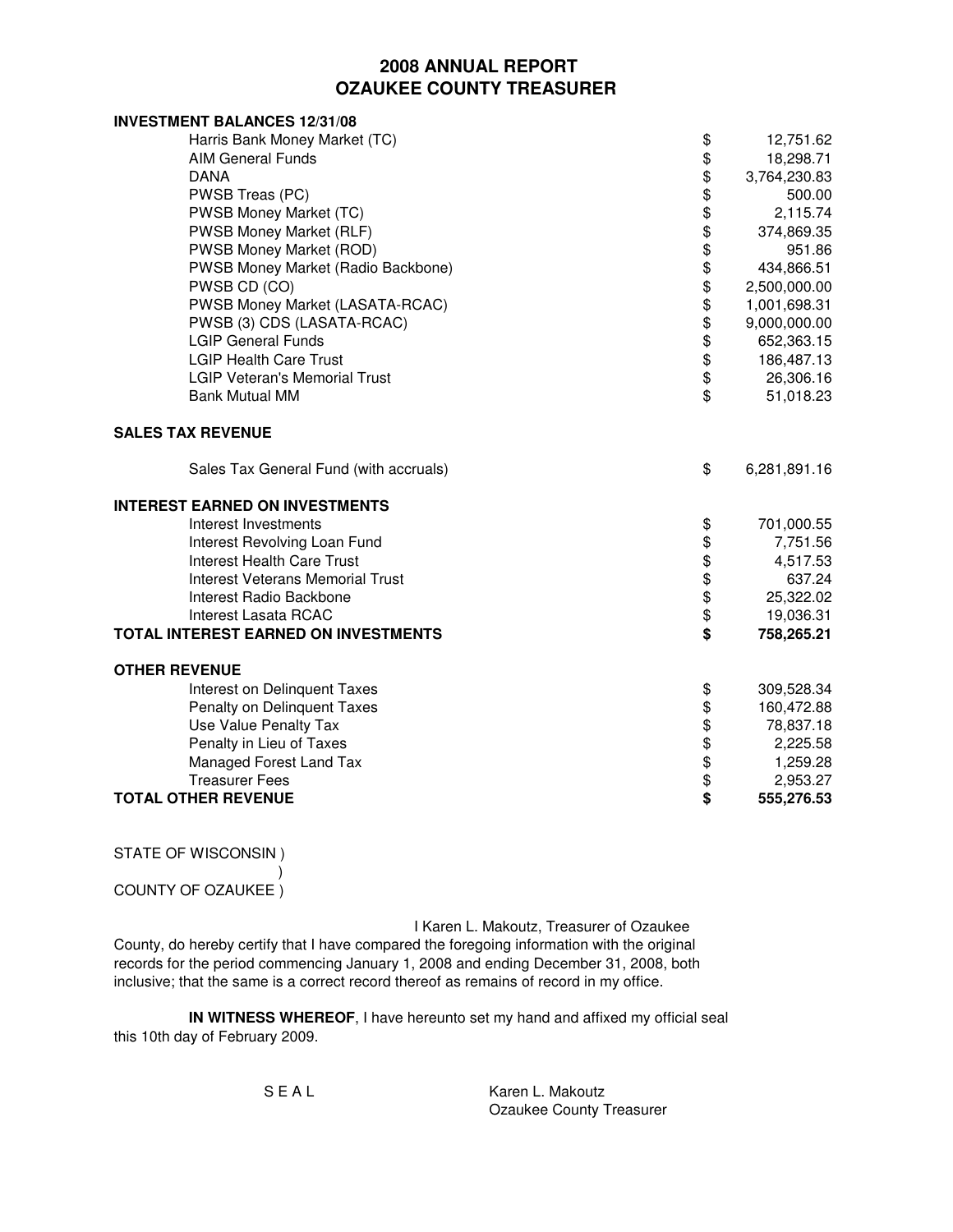|                 | 1/1/2008         | 2008 |                 |                    | 2008               |                | 12/31/2008   |  |
|-----------------|------------------|------|-----------------|--------------------|--------------------|----------------|--------------|--|
|                 | <b>BALANCE</b>   |      | <b>TAX SALE</b> | <b>TOTAL</b>       | <b>REDEMPTIONS</b> | <b>BALANCE</b> |              |  |
| <b>TOWNS</b>    |                  |      |                 |                    |                    |                |              |  |
| Belgium         | \$<br>40,318.73  | \$   | 36,801.00       | \$<br>77,119.73    | \$<br>34,910.79    | \$             | 42,208.94    |  |
| Cedarburg       | \$<br>93,887.64  | \$   | 109,706.32      | \$<br>203,593.96   | \$<br>98,135.86    | \$             | 105,458.10   |  |
| Fredonia        | \$<br>55,432.54  | \$   | 49,636.30       | \$<br>105,068.84   | \$<br>63,603.32    | \$             | 41,465.52    |  |
| Grafton         | \$<br>72,369.22  | \$   | 105,985.75      | \$<br>178,354.97   | \$<br>98,394.03    | \$             | 79,960.94    |  |
| Port Washington | \$<br>24,158.09  | \$   | 22,750.52       | \$<br>46,908.61    | \$<br>19,167.70    | \$             | 27,740.91    |  |
| Saukville       | \$<br>20,529.39  | \$   | 36,117.58       | \$<br>56,646.97    | \$<br>15,236.62    | \$             | 41,410.35    |  |
|                 |                  |      |                 |                    |                    |                |              |  |
| <b>VILLAGES</b> |                  |      |                 |                    |                    |                |              |  |
| Bayside         |                  |      |                 |                    |                    |                |              |  |
| Belgium         | \$<br>80,164.14  | \$   | 90,301.66       | \$<br>170,465.80   | \$<br>64,803.72    | \$             | 105,662.08   |  |
| Fredonia        | \$<br>34,565.41  | \$   | 77,341.26       | \$<br>111,906.67   | \$<br>32,356.80    | \$             | 79,549.87    |  |
| Grafton         | \$<br>107,642.33 | \$   | 220,914.02      | \$<br>328,556.35   | \$<br>127,061.58   | \$             | 201,494.77   |  |
| Newburg         |                  | \$   | 2,733.62        | \$<br>2,733.62     | \$<br>2,733.62     | \$             |              |  |
| Saukville       | \$<br>84,396.28  | \$   | 71,418.55       | \$<br>155,814.83   | \$<br>78,183.66    | \$             | 77,631.17    |  |
| Thiensville     | \$<br>52,084.43  | \$   | 60,489.68       | \$<br>112,574.11   | \$<br>44,455.32    | \$             | 68,118.79    |  |
|                 |                  |      |                 |                    |                    |                |              |  |
| <b>CITIES</b>   |                  |      |                 |                    |                    |                |              |  |
| Cedarburg       | \$<br>106,981.88 | \$   | 207,612.47      | \$<br>314,594.35   | \$<br>120,309.22   | \$             | 194,285.13   |  |
| Mequon          | \$<br>528,443.89 | \$   | 656,723.74      | \$<br>1,185,167.63 | \$<br>677,049.49   | \$             | 508,118.14   |  |
| Port Washington | \$<br>101,358.81 | \$   | 195,495.55      | \$<br>296,854.36   | \$<br>139,773.07   | \$             | 157,081.29   |  |
| <b>TOTALS</b>   | \$1,402,332.78   |      | \$1,944,028.02  | 3,346,360.80       | \$1,616,174.80     | \$             | 1,730,186.00 |  |
|                 |                  |      |                 |                    |                    |                |              |  |

## **\*\*REAL ESTATE TAX LIEN CERTIFICATES HELD BY OZAUKEE COUNTY\*\***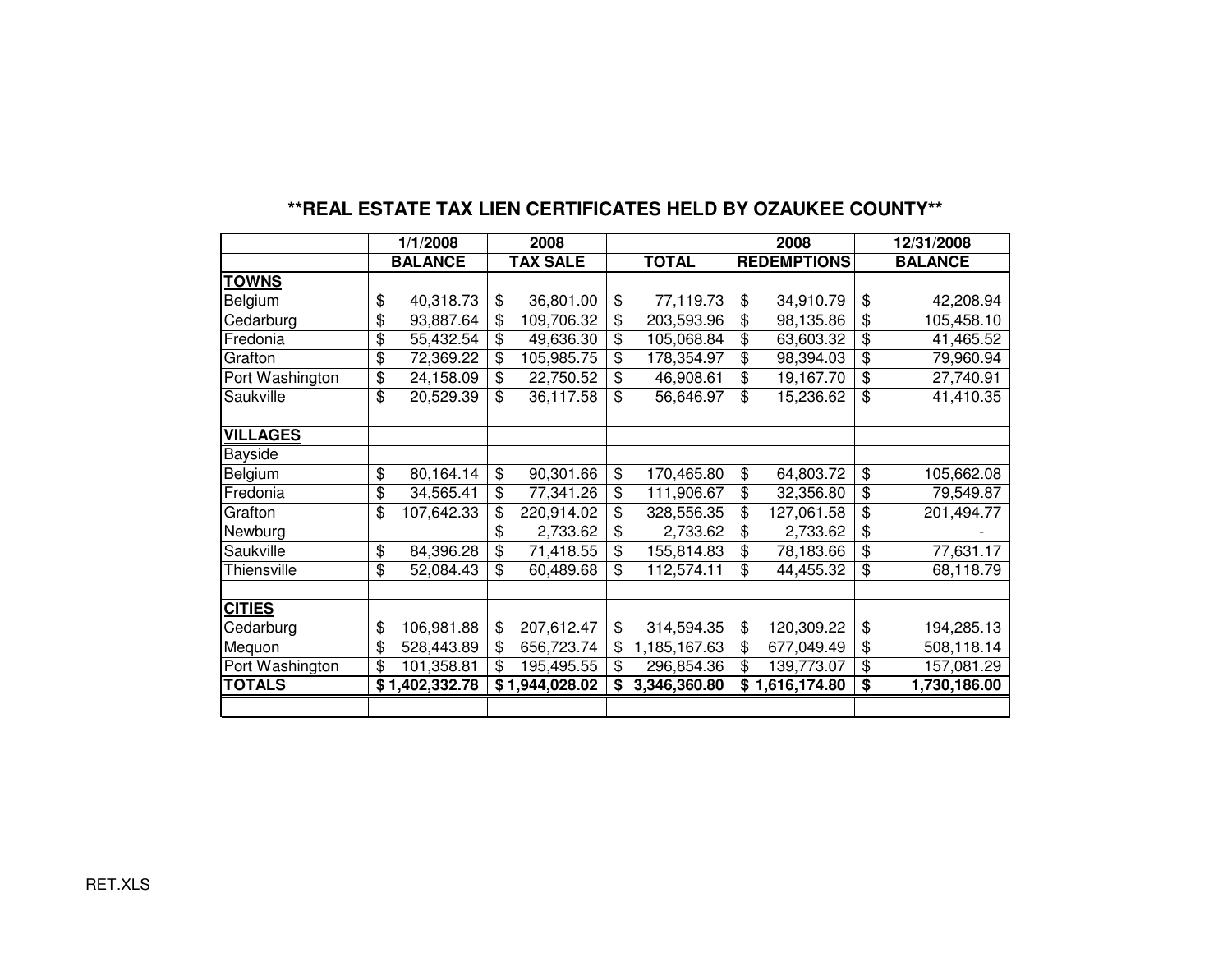### **\*\*ANALYSIS OF COUNTY HELD TAX LIEN CERTIFICATES AS OF 12/31/08\*\***

|                 |    | <b>00 TAX</b> | <b>01 TAX</b>  | <b>02 TAX</b>  |    | 03TAX    | <b>04 TAX</b>  |      | <b>05 TAX</b> | <b>06 TAX</b>   |     | <b>07 TAX</b> |                   |
|-----------------|----|---------------|----------------|----------------|----|----------|----------------|------|---------------|-----------------|-----|---------------|-------------------|
|                 |    | 01 SALE       | 02 SALE        | 03 SALE        |    | 04 SALE  | 05 SALE        |      | 06 SALE       | 07 SALE         |     | 08 SALE       | <b>TOTAL</b>      |
| <b>TOWNS</b>    |    |               |                |                |    |          |                |      |               |                 |     |               |                   |
| Belgium         |    |               |                |                |    |          |                | \$   | 3,272.75      | \$<br>11,805.48 | \$  | 27,130.71     | \$<br>42,208.94   |
| Cedarburg       | \$ | 5,765.15      | \$<br>837.39   | \$<br>4.44     | \$ | 735.97   | \$<br>3.26     | \$   | 3,518.23      | \$<br>25,917.25 |     | 68,676.41     | \$<br>105,458.10  |
| Fredonia        |    |               |                |                |    |          |                |      |               | \$<br>7,731.04  |     | 33,734.48     | \$<br>41,465.52   |
| Grafton         | \$ | 274.92        |                |                |    |          |                | \$   | 2,527.73      | 13,784.97       |     | 63,373.32     | \$<br>79,960.94   |
| Port Washington |    |               |                |                |    |          |                |      |               | 9,832.42        |     | 17,908.49     | \$<br>27,740.91   |
| Saukville       |    |               |                |                |    |          |                |      |               | \$<br>8,394.83  | \$  | 33,015.52     | \$<br>41,410.35   |
|                 |    |               |                |                |    |          |                |      |               |                 |     |               |                   |
| <b>VILLAGES</b> |    |               |                |                |    |          |                |      |               |                 |     |               |                   |
| <b>Bayside</b>  |    |               |                |                |    |          |                |      |               |                 |     |               | \$                |
| Belgium         |    |               |                |                |    |          |                | \$   | 3,822.89      | 18,302.25       | \$  | 83,536.94     | \$<br>105,662.08  |
| Fredonia        |    |               |                |                |    |          |                |      |               | 10,643.91       |     | 68,905.96     | \$<br>79,549.87   |
| Grafton         |    |               |                |                |    |          |                |      |               | 47,621.33       | -S  | 153,873.44    | 201,494.77        |
| Newburg         |    |               |                |                |    |          |                |      |               |                 |     |               | \$                |
| Saukville       |    |               |                |                |    |          |                | \$   | 3,010.18      | \$<br>19,693.71 | \$  | 54,927.28     | \$<br>77,631.17   |
| Thiensville     |    |               |                |                |    |          | \$<br>4,403.60 |      | 4,551.05      | 15,927.36       | \$  | 43,236.78     | \$<br>68,118.79   |
|                 |    |               |                |                |    |          |                |      |               |                 |     |               |                   |
| <b>CITIES</b>   |    |               |                |                |    |          |                |      |               |                 |     |               |                   |
| Cedarburg       |    |               |                |                |    |          |                | \$   | 3,137.18      | \$<br>52,694.76 | \$  | 138,453.19    | \$<br>194,285.13  |
| Mequon          | \$ | 3,358.35      | \$<br>1,225.55 | \$<br>1,638.92 | \$ | 1,792.86 | \$<br>1,902.71 | \$   | 11,199.57     | 83,527.54       | -\$ | 403,472.64    | \$<br>508,118.14  |
| Port Washington |    |               |                |                |    |          |                |      |               | 25,262.55       | -\$ | 131,818.74    | \$<br>157,081.29  |
| <b>TOTALS</b>   | S  | $9,398.42$ \$ | 2,062.94       | \$<br>1,643.36 | -S | 2,528.83 | \$<br>6,309.57 | - \$ | 35,039.58     | 351,139.40      | \$  | 1,322,063.90  | \$<br>,730,186.00 |
|                 |    |               |                |                |    |          |                |      |               |                 |     |               |                   |